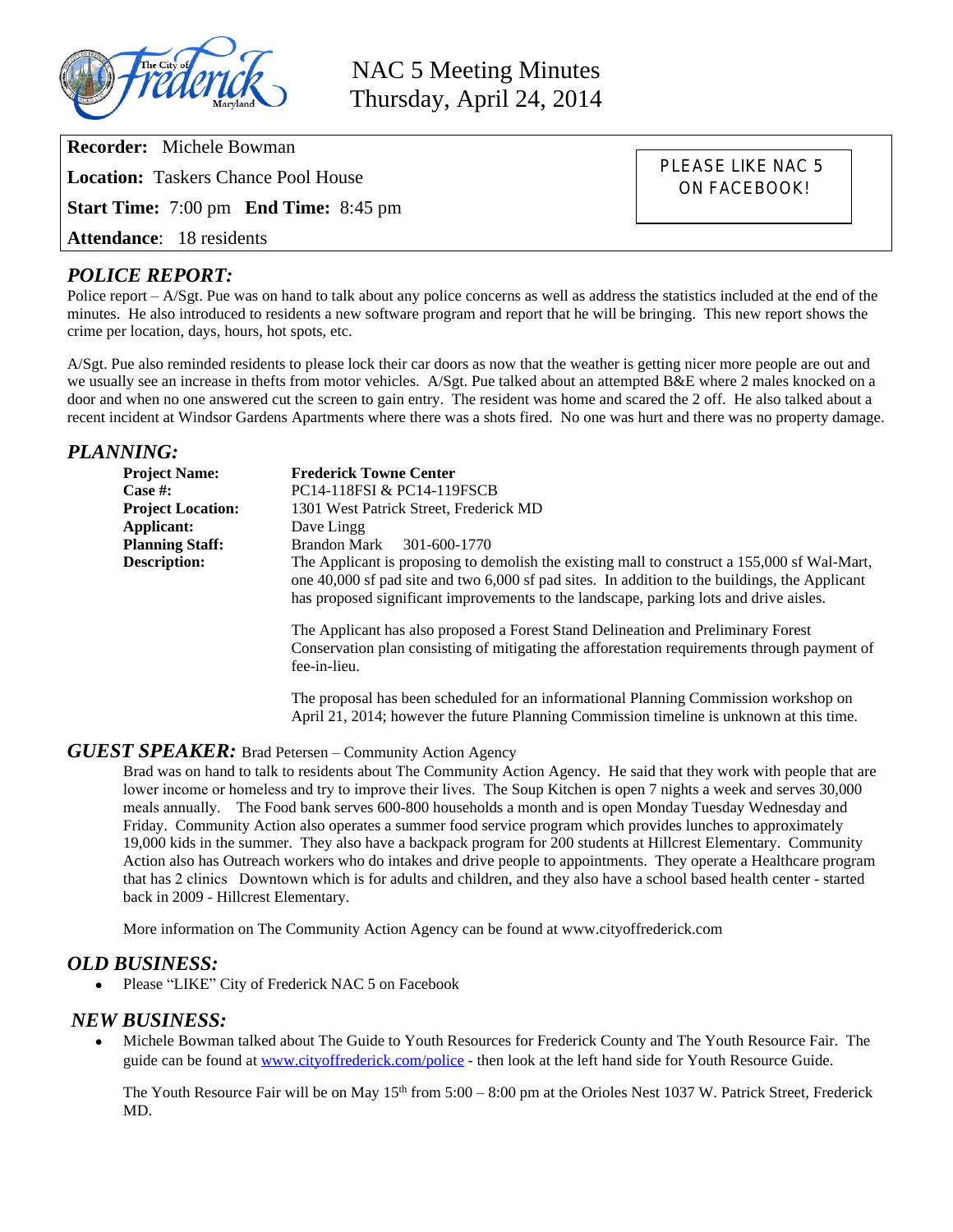## *SUGGESTIONS/COMMENTS:*

 Residents who received the Historic Preservation Overlay Designation notice for 199 Baughmans Lane (Conley Farm) were confused as to what the letter was saying as well as what the 4 maps were for.

### *UPCOMING EVENTS:*

- April 30<sup>th</sup> 4:00 8:30 pm Public Health & Safety Expo Hood College
- May  $4<sup>th</sup>$  6:30 10:30 am Half Marathon Downtown same route as last year
- May 15<sup>th</sup> 5:00 8:00 pm Youth Resource Fair Orioles Nest (1037 W. Patrick Street)
- June  $30<sup>th</sup>$  9:00 – 12:30 Youth Police Academy FPD Training Academy – see Michele Bowman
	- July 2nd

## *NAC 5CONTACT INFORMATION: ournac5@gmail.com*

| Diana Halleman       | hallemd@yahoo.com        |                     | Belinda Morton taskerschanceinfo@gmail.com |
|----------------------|--------------------------|---------------------|--------------------------------------------|
| <b>Sharon Glaser</b> | sglaser@aol.com          | Gerald Harris       | harrisge04021958@aol.com                   |
| Shauna Tunder        | shaunatunder@comcast.net | Catherine DiGennaro | catherine@digennaro.com                    |

### *CITY CONTACT INFORMATION:*

**NAC 5 MEETINGS – 7:00 pm** Taskers Chance Pool House May 22nd – FPD Drug Enforcement Unit, Heroin

June 26<sup>th</sup> – Jenny Willoughby, COF Sustainability

Michele Bowman, Community Outreach/NAC Specialist: 301-600-2091 mbowman@frederickmdpolice.org

| Frederick Police Department        |  |
|------------------------------------|--|
| <b>Frederick Police Department</b> |  |
| Code Enforcement                   |  |

Presentation

Manager

August 28th September 25th October 23rd November 20th

# Sgt. Mike Pue 301-600-1278 mpue@frederickmdpolice.org Cpl. Wayne Trapp 301-600-1258 wtrapp@frederickmdpolice.org Dean Brightbill 301-600-3832 dbrightbill@cityoffrederick.com

for more info

#### **FREDERICK POLICE DEPARTMENT**

**Emergency:** 911 **Non-Emergency:** 301-600-2100 **Anonymous Crime Tips** 301-600 TIPS (8477) – phone 240-674-TIPS (8477) - text [fpdcrimetip@frederickmdpolice.org](mailto:fpdcrimetip@frederickmdpolice.org) **Drug Tip Line** 301-600-2246 fpddrugtip@frederickmdpolice.org

### **FPD NAC 5 Statistics**

| <b>CALL TYPE</b>                     |      | Jan            | Feb            | Mar            | Apr            | May              | June                    | July           | Aug            | <b>Sept</b>    | Oct        | <b>Nov</b>     | <b>Dec</b>     |
|--------------------------------------|------|----------------|----------------|----------------|----------------|------------------|-------------------------|----------------|----------------|----------------|------------|----------------|----------------|
| <b>Calls For Service</b>             | 2011 | 1162           | 1071           | 1260           | 1258           | 892              | 1040                    | 1156           | 1152           | 1439           | 1257       | 1090           | 1293           |
|                                      | 2012 | 1156           | 1159           | 1386           | 1223           | 1306             | 1244                    | 1226           | 1330           | 1137           | 1321       | 1163           | 1248           |
|                                      | 2013 | 1157           | 1229           | 1214           | 1315           | 1324             | 1194                    | 1223           | 1336           | 1148           | 1355       | 1325           | 1399           |
|                                      | 2014 | 1572           | 1484           | 1516           |                |                  |                         |                |                |                |            |                |                |
| Patrol Checks (proactive)            | 2011 | 109            | 145            | 194            | 151            | 86               | 105                     | 77             | 58             | 146            | 114        | 138            | 193            |
|                                      | 2012 | 116            | 113            | 164            | 199            | 203              | 163                     | 217            | 252            | 217            | 214        | 162            | 195            |
|                                      | 2013 | 213            | 203            | 181            | 229            | 192              | 161                     | 149            | 159            | 135            | 154        | 141            | 157            |
|                                      | 2014 | 328            | 234            | 215            |                |                  |                         |                |                |                |            |                |                |
| Traffic Stops (proactive)            | 2011 | 336            | 330            | 300            | 286            | 199              | 180                     | 267            | 253            | 417            | 323        | 267            | 286            |
|                                      | 2012 | 228            | 378            | 407            | 248            | 258              | 224                     | 155            | 198            | 180            | 256        | 232            | 287            |
|                                      | 2013 | 296            | 408            | 356            | 209            | 241              | 195                     | 221            | 231            | 193            | 227        | 226            | 254            |
|                                      | 2014 | 234            | 284            | 300            |                |                  |                         |                |                |                |            |                |                |
| <b>Calls Minus Above (proactive)</b> | 2011 | 717            | 596            | 766            | 821            | 607              | 755                     | 812            | 841            | 876            | 820        | 685            | 814            |
|                                      | 2012 | 812            | 668            | 815            | 975            | 845              | 857                     | 854            | 880            | 740            | 851        | 769            | 766            |
|                                      | 2013 | 548            | 618            | 677            | 877            | 891              | 838                     | 853            | 946            | 820            | 974        | 958            | 988            |
|                                      | 2014 | 1010           | 966            | 1001           |                |                  |                         |                |                |                |            |                |                |
| <b>Average Calls Per Day (minus</b>  | 2011 | 23             | 20             | 25             | 27             | 20               | 25                      | 27             | 27             | 29             | 27         | 22             | 27             |
| alarms)                              | 2012 | 26             | 22             | 27             | 33             | 35               | 28                      | 28             | 28             | 24             | 27         | 25             | 24             |
|                                      | 2013 | 21             | 20             | 22             | 28             | 28               | 27                      | 27             | 30             | 26             | 31         | 30             | 31             |
|                                      | 2014 | 32             | 31             | 32             |                |                  |                         |                |                |                |            |                |                |
| 911                                  | 2011 | 78             | 77             | 71             | 98             | 79               | 90                      | 96             | 97             | 115            | 101        | 88             | 104            |
|                                      | 2012 | 116            | 53             | 85             | 108            | 94               | 123                     | 111            | 96             | 115            | 102        | 83             | 106            |
|                                      | 2013 | 82             | 90             | 94             | 113            | 96               | 87                      | 112            | 98             | 108            | 77         | 97             | 102            |
|                                      | 2014 | 113            | 95             | 108            |                |                  |                         |                |                |                |            |                |                |
| Accident, Personal Injury            | 2011 | 3              | $\overline{4}$ | 6              | $\overline{4}$ | $\boldsymbol{2}$ | $\overline{\mathbf{c}}$ | $\tau$         | $\overline{4}$ | 5              | $\sqrt{2}$ | 5              | 1              |
|                                      | 2012 | $\overline{4}$ | 5              |                | 11             | 12               | $\overline{c}$          | $\overline{c}$ | 3              | $\overline{4}$ | 3          | 3              | $\sqrt{2}$     |
|                                      | 2013 | $\overline{4}$ |                | $\overline{4}$ | 3              | $\overline{4}$   | 10                      | $\theta$       | 6              | 6              | 5          | $\overline{7}$ | $\overline{c}$ |
|                                      | 2014 | 3              | $\Omega$       | $\overline{2}$ |                |                  |                         |                |                |                |            |                |                |
| Accident, Property Damage            | 2011 | 18             | 13             | 19             | 13             | 9                | 17                      | 15             | 21             | 19             | 30         | 20             | 23             |
|                                      | 2012 | 20             | 19             | 26             | 22             | 20               | 16                      | 13             | 23             | 17             | 18         | 19             | 23             |
|                                      | 2013 | 15             | 13             | 15             | 18             | 27               | 28                      | 26             | 26             | 13             | 24         | 22             | 22             |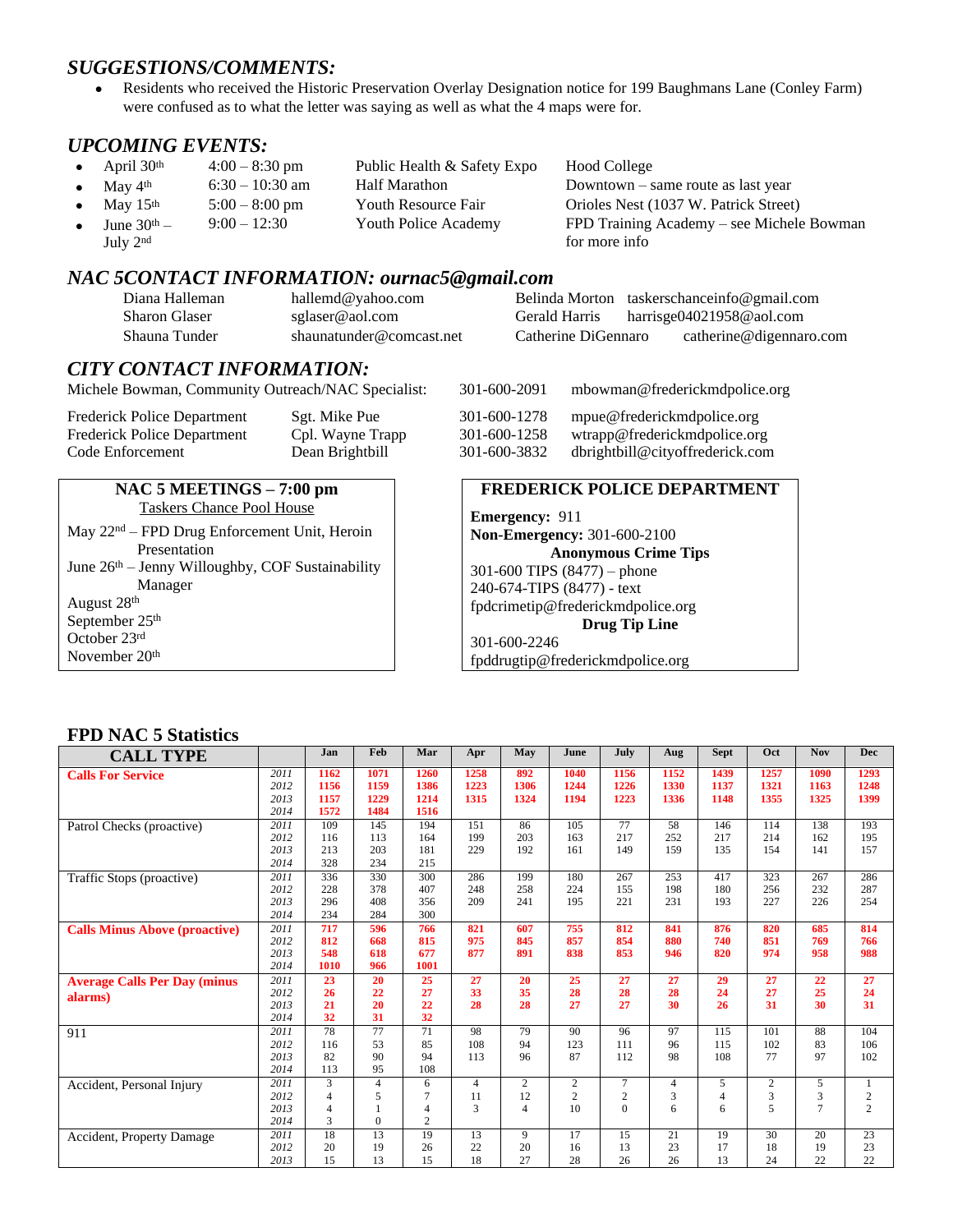|                                 | 2014 | $\overline{23}$  | $\overline{23}$         | $\overline{25}$  |                  |                  |                  |                  |                  |                  |                  |                  |                    |
|---------------------------------|------|------------------|-------------------------|------------------|------------------|------------------|------------------|------------------|------------------|------------------|------------------|------------------|--------------------|
|                                 |      | $\overline{34}$  | 19                      | $\overline{30}$  |                  |                  |                  |                  | 30               |                  |                  |                  |                    |
| Accident, Vehicle               | 2011 |                  |                         |                  | 30               | 17               | 27               | 38               |                  | 32               | 45               | 35               | 29                 |
|                                 | 2012 | 42               | 51                      | 54               | 54               | 62               | 51               | 38               | 46               | 40               | 42               | 37               | 58                 |
|                                 | 2013 | 33               | 37                      | 35               | 45               | 55               | 73               | 40               | 60               | 46               | 47               | 45               | 47                 |
|                                 | 2014 | 52               | 44                      | 52               |                  |                  |                  |                  |                  |                  |                  |                  |                    |
| <b>Alcohol Complaint</b>        | 2011 | $1\,$            | $\mathbf{1}$            | $\mathbf{1}$     | $\mathbf{0}$     | $\mathbf{0}$     | $\overline{2}$   | $\mathbf{0}$     | $\overline{0}$   | $\overline{0}$   | $\mathbf{0}$     | $\overline{0}$   | $\boldsymbol{0}$   |
|                                 | 2012 | $\overline{0}$   | $\boldsymbol{0}$        | $\boldsymbol{0}$ | $\mathbf{0}$     | $\mathbf{0}$     | $\boldsymbol{0}$ | $\mathbf{0}$     | $\boldsymbol{0}$ | $\mathbf{0}$     | $\mathbf{0}$     | $\boldsymbol{0}$ | $\boldsymbol{0}$   |
|                                 | 2013 | $\boldsymbol{0}$ | $\boldsymbol{0}$        | $\boldsymbol{0}$ | $\overline{0}$   | $\mathbf{0}$     | $\boldsymbol{0}$ | $\mathbf{0}$     | $\overline{0}$   | $\overline{0}$   | $\mathbf{0}$     | $\boldsymbol{0}$ | $\boldsymbol{0}$   |
|                                 | 2014 | $\boldsymbol{2}$ | $\boldsymbol{0}$        | $\sqrt{2}$       |                  |                  |                  |                  |                  |                  |                  |                  |                    |
|                                 |      |                  |                         |                  |                  |                  |                  |                  |                  |                  |                  |                  |                    |
| Assault                         | 2011 | $\overline{4}$   | $\overline{1}$          | $\overline{3}$   | $\overline{8}$   | 3                | $\overline{4}$   | 6                | 3                | 3                | 12               | $\overline{3}$   | $\overline{3}$     |
|                                 | 2012 | 10               | 3                       | 4                | 6                | $\overline{4}$   | $\overline{c}$   | 5                | 6                | $\mathbf{1}$     | 5                | 5                | 6                  |
|                                 | 2013 | 8                | 3                       | 8                | 8                | 9                | $\tau$           | $\overline{4}$   | $\overline{4}$   | 8                | 5                | 6                | 10                 |
|                                 | 2014 | $\overline{4}$   | 6                       | 5                |                  |                  |                  |                  |                  |                  |                  |                  |                    |
| Attempt to Locate               | 2011 | $\overline{0}$   | $\overline{0}$          | $\overline{0}$   | $\mathbf{0}$     | $\mathbf{0}$     | $\overline{2}$   | $\sqrt{2}$       | $\overline{0}$   | $\mathbf{1}$     | $\mathbf{1}$     | $\mathbf{1}$     | $\overline{0}$     |
|                                 | 2012 | $\overline{c}$   | $\mathbf{1}$            | $\overline{c}$   | $\boldsymbol{0}$ | 3                | $\mathbf{1}$     | 3                | $\mathbf{1}$     | $\overline{0}$   | $\mathbf{0}$     | $\sqrt{2}$       | 1                  |
|                                 | 2013 | $\boldsymbol{0}$ | $\mathbf{1}$            | $\overline{c}$   | $\overline{c}$   | 3                | $\mathbf{2}$     | $\mathbf{0}$     | $\mathbf{1}$     | $\mathbf{1}$     | $\overline{c}$   | $\overline{4}$   | $\mathbf{1}$       |
|                                 |      |                  |                         |                  |                  |                  |                  |                  |                  |                  |                  |                  |                    |
|                                 | 2014 | 1                | 5                       | $\mathbf{1}$     |                  |                  |                  |                  |                  |                  |                  |                  |                    |
| Burglary, B&E in Progress       | 2011 | $\overline{0}$   | $\overline{0}$          | $\overline{0}$   | $\mathbf{0}$     | $\mathbf{0}$     | $\mathbf{0}$     | $\boldsymbol{0}$ | $\overline{0}$   | $\mathbf{0}$     | $\mathbf{0}$     | $\boldsymbol{0}$ | $\boldsymbol{0}$   |
|                                 | 2012 | $\boldsymbol{0}$ | $\mathbf{1}$            | $\mathbf{0}$     | $\overline{0}$   | $\boldsymbol{0}$ | $\mathbf{1}$     | $\boldsymbol{0}$ | $\,1$            | $\overline{0}$   | $\mathbf{1}$     | $\mathbf{1}$     | $\mathbf{1}$       |
|                                 | 2013 | $\boldsymbol{0}$ | $\mathbf{0}$            | $\boldsymbol{0}$ | $\overline{0}$   | $\Omega$         | $\boldsymbol{0}$ | $\mathbf{0}$     | $\mathbf{0}$     | $\overline{0}$   | $\mathbf{0}$     | $\boldsymbol{0}$ | $\mathbf{1}$       |
|                                 | 2014 | $\overline{0}$   | $\boldsymbol{0}$        | $\mathbf{0}$     |                  |                  |                  |                  |                  |                  |                  |                  |                    |
| <b>Burglary</b> , Commercial    | 2011 | $\overline{0}$   | $\overline{0}$          | $\mathbf{0}$     | $\mathbf{0}$     | $\mathbf{0}$     | $\,8\,$          | $\boldsymbol{0}$ | $\mathbf{1}$     | 3                | $\mathbf{0}$     | $\overline{2}$   | $\boldsymbol{0}$   |
|                                 | 2012 | $\mathbf{1}$     | $\mathbf{0}$            | $\boldsymbol{0}$ | $\overline{0}$   | $\mathbf{0}$     | $\sqrt{2}$       | $\boldsymbol{0}$ | $\mathbf{1}$     | $\mathbf{1}$     | $\mathbf{1}$     | $\boldsymbol{0}$ | $\mathbf{1}$       |
|                                 | 2013 | $\boldsymbol{0}$ | $\mathbf{1}$            | $\boldsymbol{0}$ | 2                | $\mathbf{0}$     | 2                | $\boldsymbol{0}$ | $\overline{c}$   | $\mathbf{1}$     | $\mathbf{0}$     | $\boldsymbol{0}$ | $\boldsymbol{0}$   |
|                                 |      |                  |                         |                  |                  |                  |                  |                  |                  |                  |                  |                  |                    |
|                                 | 2014 | $\boldsymbol{0}$ | $\mathbf{0}$            | $\boldsymbol{0}$ |                  |                  |                  |                  |                  |                  |                  |                  |                    |
| Burglary, Residential           | 2011 | $\overline{4}$   | $\mathbf{0}$            | $\overline{4}$   | $\overline{4}$   | $\boldsymbol{0}$ | $\boldsymbol{0}$ | 3                | $\overline{4}$   | $\overline{4}$   | $\mathbf{1}$     | $\overline{c}$   | $\tau$             |
|                                 | 2012 | 5                | $\boldsymbol{0}$        | 3                | 3                | $\sqrt{2}$       | $\mathfrak{Z}$   | $\overline{4}$   | $\sqrt{2}$       | $\overline{4}$   | $\sqrt{3}$       | 6                | $\overline{4}$     |
|                                 | 2013 | $\mathbf{1}$     | 3                       | $\overline{c}$   | $\mathbf{1}$     | 5                | 3                | $\overline{0}$   | $\mathbf{1}$     | 3                | $\mathbf{1}$     | $\mathbf{1}$     | $\boldsymbol{0}$   |
|                                 | 2014 | $\mathbf{1}$     | $\boldsymbol{0}$        | $\overline{3}$   |                  |                  |                  |                  |                  |                  |                  |                  |                    |
| Destruction of                  | 2011 | 10               | 9                       | 10               | 12               | $\overline{3}$   | $\overline{7}$   | 13               | 11               | $\tau$           | 5                | $\bf 8$          | 10                 |
|                                 | 2012 | 12               | 5                       | 9                | 9                | 13               | $\bf 8$          | 10               | 9                | 13               | 13               | 9                | $\,8\,$            |
| Property/Vandalism              |      |                  |                         |                  |                  |                  |                  |                  |                  |                  |                  |                  |                    |
|                                 | 2013 | $\tau$           | 5                       | 5                | 9                | 12               | 15               | 12               | 9                | 9                | 5                | 8                | 2                  |
|                                 | 2014 | 3                | $\overline{c}$          | 9                |                  |                  |                  |                  |                  |                  |                  |                  |                    |
| <b>Discharging Firearm</b>      | 2011 | $\overline{1}$   | $\overline{0}$          | $\mathbf{1}$     | $\mathbf{0}$     | $\boldsymbol{0}$ | $\overline{0}$   | $\mathbf{0}$     | $\overline{0}$   | $\mathbf{0}$     | $\boldsymbol{0}$ | $\overline{2}$   | $\overline{7}$     |
|                                 | 2012 | $\boldsymbol{0}$ | $\boldsymbol{0}$        | $\mathbf{1}$     | $\overline{0}$   | $\boldsymbol{0}$ | $\boldsymbol{0}$ | $\mathbf{1}$     | 3                | $\overline{0}$   | $\mathbf{0}$     | $\overline{4}$   | $\boldsymbol{0}$   |
|                                 | 2013 | $\boldsymbol{0}$ | $\boldsymbol{0}$        | $\mathbf{1}$     | $\mathbf{1}$     | $\mathbf{1}$     | 3                | $\mathbf{1}$     | $\mathbf{1}$     | $\mathbf{1}$     | $\theta$         | $\overline{c}$   | $\mathbf{1}$       |
|                                 | 2014 | $\sqrt{2}$       | $\boldsymbol{0}$        | $\mathbf{1}$     |                  |                  |                  |                  |                  |                  |                  |                  |                    |
|                                 | 2011 | $\overline{3}$   | $\overline{\mathbf{3}}$ | $\mathbf{1}$     | 5                | $\boldsymbol{0}$ | $\overline{3}$   | 3                | $\mathbf{2}$     | $\overline{c}$   | $\overline{4}$   | $\overline{2}$   | $\overline{7}$     |
| <b>Disorderly Conduct</b>       |      |                  |                         |                  |                  |                  |                  |                  |                  |                  |                  |                  |                    |
|                                 | 2012 | $\overline{4}$   | $\overline{4}$          | 1                | $\mathbf{1}$     | $\overline{4}$   | $\boldsymbol{0}$ | $\boldsymbol{7}$ | $\mathbf{1}$     | $\overline{c}$   | $\sqrt{2}$       | 5                | $\mathbf{1}$       |
|                                 | 2013 | $\overline{4}$   | $\sqrt{2}$              | $\boldsymbol{0}$ | $\overline{c}$   | 3                | $\mathbf{1}$     | 3                | $\overline{2}$   | $\overline{0}$   | $\mathbf{1}$     | 5                | $\overline{c}$     |
|                                 | 2014 | $\boldsymbol{0}$ | $\mathbf{1}$            | $\overline{c}$   |                  |                  |                  |                  |                  |                  |                  |                  |                    |
| Disturbance/Fights/Noise        | 2011 | $\overline{0}$   | $\overline{0}$          | $\mathbf{1}$     | 1                | $\mathbf{0}$     | $\overline{2}$   | $\mathbf{0}$     | $\boldsymbol{0}$ | $\mathbf{0}$     | $\mathbf{1}$     | 1                | $\mathbf{0}$       |
|                                 | 2012 | $\mathbf{1}$     | $\boldsymbol{0}$        | $\boldsymbol{0}$ | $\mathbf{1}$     | $\boldsymbol{0}$ | $\boldsymbol{0}$ | $\boldsymbol{0}$ | $\mathbf{1}$     | $\overline{c}$   | $\mathbf{1}$     | $\boldsymbol{0}$ | $\mathbf{1}$       |
|                                 | 2013 | $\mathbf{1}$     | $\boldsymbol{0}$        | $\boldsymbol{0}$ | $\overline{2}$   | 3                | $\mathbf{0}$     | 3                | $\overline{4}$   | $\overline{2}$   | $\mathbf{1}$     | $\overline{c}$   | $\mathbf{1}$       |
|                                 | 2014 | $\sqrt{2}$       | $\mathbf{1}$            | 8                |                  |                  |                  |                  |                  |                  |                  |                  |                    |
|                                 | 2011 | $\overline{2}$   | $\overline{4}$          | $\overline{3}$   |                  |                  |                  |                  |                  |                  |                  |                  |                    |
| Domestic Assault/Dispute        |      |                  |                         |                  | 6                | 3                | $\boldsymbol{7}$ | 3                | 5                | $\overline{c}$   | $\overline{4}$   | $\mathbf{1}$     | $\mathbf{1}$       |
|                                 | 2012 | $\overline{0}$   | $\mathbf{1}$            | $\mathbf{1}$     | 5                | 3                | $\overline{4}$   | 3                | $\sqrt{2}$       | $\overline{c}$   | $\sqrt{2}$       | 5                | 3                  |
|                                 | 2013 | $\mathbf{1}$     | 6                       | 3                | $\mathbf{1}$     | 3                | $\overline{4}$   | 5                | 3                | $\overline{4}$   | $\overline{3}$   | $\overline{4}$   | $\mathbf{2}$       |
|                                 | 2014 | $\boldsymbol{0}$ | 8                       | $\mathbf{1}$     |                  |                  |                  |                  |                  |                  |                  |                  |                    |
| Drug Complaint (narcotics)      | 2011 | $\overline{2}$   | $\overline{3}$          | $\overline{0}$   | 5                | 1                | 3                | 1                | 1                | 3                | $\mathbf{1}$     | $\mathbf{1}$     | $\overline{c}$     |
|                                 | 2012 | $\overline{0}$   | $\overline{4}$          | 3                | 3                | $\mathbf{1}$     | $\mathbf{1}$     | $\sqrt{2}$       | 5                | $\mathbf{1}$     | $\mathfrak{Z}$   | $\overline{4}$   | $\mathbf{1}$       |
|                                 | 2013 | $\sqrt{2}$       | $\sqrt{2}$              | $\overline{c}$   | $\mathbf{1}$     | 25               | $\mathbf{1}$     | 3                | $\mathbf{0}$     | $\overline{2}$   | $\overline{c}$   | $\mathbf{1}$     | $\mathbf{1}$       |
|                                 | 2014 | $\boldsymbol{2}$ | $\sqrt{2}$              | 3                |                  |                  |                  |                  |                  |                  |                  |                  |                    |
|                                 |      |                  |                         |                  |                  |                  |                  |                  |                  |                  |                  |                  |                    |
| Fraud                           | 2011 | $\overline{4}$   | $\overline{2}$          | 6                | 3                | 5                | 6                | $\mathbf{2}$     | $\overline{4}$   | 5                | $\overline{4}$   | 3                | $\overline{c}$     |
|                                 | 2012 | $\boldsymbol{7}$ | 10                      | 8                | $\boldsymbol{7}$ | $\overline{c}$   | 12               | $\sqrt{5}$       | 1                | $\overline{2}$   | $\sqrt{3}$       | 3                | $\overline{4}$     |
|                                 | 2013 | 5                | $\mathbf{1}$            | 5                | $\overline{4}$   | 6                | 10               | $\overline{4}$   | $\overline{4}$   | $\overline{c}$   | 6                | $\overline{4}$   | 2                  |
|                                 | 2014 | 3                | $\,$ 8 $\,$             | $\overline{c}$   |                  |                  |                  |                  |                  |                  |                  |                  |                    |
| Graffiti                        | 2011 | $\,1$            | $\,1\,$                 | $\,1$            | $\boldsymbol{0}$ | $\sqrt{2}$       | $\mathfrak{Z}$   | $\mathbf{1}$     | 3                | $\overline{0}$   | $\mathbf{0}$     | $\mathbf{1}$     | $\sqrt{2}$         |
|                                 | 2012 | $\mathbf{1}$     | $\boldsymbol{0}$        | $\boldsymbol{0}$ | $\boldsymbol{0}$ | $\mathbf{0}$     | $\boldsymbol{0}$ | $\boldsymbol{0}$ | $\boldsymbol{0}$ | $\overline{0}$   | $\mathbf{1}$     | $\boldsymbol{0}$ | $\boldsymbol{0}$   |
|                                 | 2013 | $\boldsymbol{0}$ | $\sqrt{2}$              | 3                | $\mathbf{1}$     | $\mathbf{0}$     | $\mathfrak{Z}$   | $\mathbf{0}$     | $\overline{0}$   | $\overline{0}$   | $\mathbf{0}$     | $\overline{4}$   | $\mathbf{1}$       |
|                                 | 2014 | $\boldsymbol{0}$ | $\,1\,$                 | $\overline{c}$   |                  |                  |                  |                  |                  |                  |                  |                  |                    |
|                                 |      |                  |                         |                  |                  |                  |                  |                  |                  |                  |                  |                  |                    |
| Harassment                      | 2011 | $\overline{1}$   | $\overline{0}$          | $\overline{0}$   | $\boldsymbol{0}$ | $\boldsymbol{0}$ | $\overline{2}$   | $\mathbf{1}$     | $\mathbf{1}$     | $\mathbf{0}$     | $\overline{2}$   | $\mathbf{1}$     | $\overline{0}$     |
|                                 | 2012 | $\boldsymbol{0}$ | $\mathbf{1}$            | 3                | $\boldsymbol{0}$ | $\overline{4}$   | $\mathbf{1}$     | $\overline{c}$   | $\mathbf{1}$     | $\mathbf{1}$     | $\mathbf{1}$     | $\mathbf{1}$     | $\mathbf{1}$       |
|                                 | 2013 | $\overline{c}$   | $\boldsymbol{0}$        | $\sqrt{2}$       | $\mathbf{1}$     | $\overline{c}$   | $\mathbf{1}$     | 3                | 2                | $\mathbf{0}$     | $\mathbf{0}$     | $\mathbf{1}$     | $\mathbf{1}$       |
|                                 | 2014 | $\mathbf{1}$     | $\boldsymbol{0}$        | $\boldsymbol{0}$ |                  |                  |                  |                  |                  |                  |                  |                  |                    |
| Hit and Run, Property Damage/PI | 2011 | $\mathfrak{S}$   | $\overline{7}$          | 10               | 9                | 6                | $\,8\,$          | $\boldsymbol{9}$ | 15               | 11               | $\overline{4}$   | 12               | 11                 |
|                                 | 2012 | 11               | 12                      | 6                | 12               | 15               | 11               | 11               | $\boldsymbol{7}$ | 5                | 11               | 9                | 17                 |
|                                 | 2013 | $\tau$           | 8                       | 3                | 13               | $\tau$           | $\bf 8$          | $7\phantom{.0}$  | 8                | 9                | 10               | 9                | 11                 |
|                                 | 2014 | 10               | 13                      | 11               |                  |                  |                  |                  |                  |                  |                  |                  |                    |
|                                 |      |                  |                         |                  |                  |                  |                  |                  |                  |                  |                  |                  |                    |
| Juvenile Complaints             | 2011 | $\overline{18}$  | $\overline{5}$          | $\overline{17}$  | $\overline{12}$  | $\overline{17}$  | $\overline{16}$  | $\overline{10}$  | $\overline{17}$  | $\overline{14}$  | $\overline{12}$  | $\overline{7}$   | $\overline{\bf 8}$ |
|                                 | 2012 | $\tau$           | $\overline{4}$          | 10               | 12               | 15               | 14               | $\,8\,$          | 6                | 5                | 6                | 8                | 6                  |
|                                 | 2013 | $\overline{c}$   | 8                       | $\overline{4}$   | 6                | 8                | $\mathbf{1}$     | $\tau$           | 9                | 13               | $7\phantom{.0}$  | $\overline{4}$   | 3                  |
|                                 | 2014 | $\mathbf{1}$     | 9                       | $\boldsymbol{0}$ |                  |                  |                  |                  |                  |                  |                  |                  |                    |
| <b>Parking Complaint</b>        | 2011 | $\sqrt{2}$       | $\overline{1}$          | $\overline{0}$   | $\mathbf{1}$     | $\mathbf{1}$     | $\mathbf 1$      | $\sqrt{2}$       | $\overline{0}$   | $\overline{2}$   | $\sqrt{5}$       | $\mathbf{1}$     | $\overline{2}$     |
|                                 | 2012 | $\boldsymbol{0}$ | $\boldsymbol{0}$        | $\boldsymbol{0}$ | $\boldsymbol{0}$ | $\mathbf{1}$     | $\sqrt{2}$       | $\sqrt{2}$       | 6                | $\boldsymbol{0}$ | $\mathbf{1}$     | $\mathbf{1}$     | 3                  |
|                                 | 2013 |                  |                         |                  | $\overline{0}$   | $\overline{c}$   | $\mathbf{1}$     | 3                | $\boldsymbol{0}$ | $\overline{0}$   | $\mathbf{0}$     | $\mathbf{1}$     | $\boldsymbol{0}$   |
|                                 |      | $\mathbf{1}$     | $\mathbf{1}$            | $\mathbf{1}$     |                  |                  |                  |                  |                  |                  |                  |                  |                    |
|                                 | 2014 | $\mathbf{1}$     | $\mathbf{1}$            | $\boldsymbol{0}$ |                  |                  |                  |                  |                  |                  |                  |                  |                    |
| Robbery, Armed                  | 2011 | $\overline{3}$   | $\overline{0}$          | $\overline{0}$   | $\overline{0}$   | $\boldsymbol{2}$ | $\mathbf{1}$     | $\sqrt{2}$       | $\mathbf{1}$     | 3                | $\boldsymbol{0}$ | $\overline{0}$   | $\overline{3}$     |
|                                 | 2012 | $\mathbf{1}$     | $\boldsymbol{0}$        | $\boldsymbol{0}$ | $\mathbf{1}$     | $\boldsymbol{0}$ | $\mathbf{1}$     | $\boldsymbol{0}$ | $\boldsymbol{0}$ | $\mathbf{1}$     | $\boldsymbol{0}$ | $\mathbf{1}$     | $\boldsymbol{0}$   |
|                                 | 2013 | $\overline{4}$   | 1                       | $\mathbf{1}$     | $\mathbf{1}$     | $\mathbf{1}$     | $\boldsymbol{0}$ | $\mathbf{0}$     | $\mathbf{0}$     | $\overline{0}$   | $\mathbf{1}$     | $\boldsymbol{0}$ | $\boldsymbol{0}$   |
|                                 | 2014 | $\overline{c}$   | $\boldsymbol{0}$        | $\boldsymbol{0}$ |                  |                  |                  |                  |                  |                  |                  |                  |                    |
|                                 | 2011 | $\boldsymbol{0}$ | $\overline{0}$          | $\overline{0}$   | $\mathbf{0}$     | $\mathbf{0}$     | $\boldsymbol{0}$ | $\boldsymbol{0}$ | $\boldsymbol{0}$ | $\overline{0}$   | $\boldsymbol{0}$ | $\overline{0}$   | $\boldsymbol{0}$   |
| Robbery In Progress             |      |                  |                         |                  |                  |                  |                  |                  |                  |                  |                  |                  |                    |
|                                 | 2012 | $\overline{c}$   | $\boldsymbol{0}$        | $\boldsymbol{0}$ | $\overline{0}$   | $\boldsymbol{0}$ | $\boldsymbol{0}$ | $\boldsymbol{0}$ | $\boldsymbol{0}$ | $\overline{0}$   | $\mathbf{1}$     | $\boldsymbol{0}$ | $\boldsymbol{0}$   |
|                                 | 2013 | $\boldsymbol{0}$ | $\boldsymbol{0}$        | $\mathbf{1}$     | $\mathbf{0}$     | $\mathbf{1}$     | $\overline{c}$   | $\overline{c}$   | $\mathbf{1}$     | $\mathbf{0}$     | $\boldsymbol{0}$ | $\boldsymbol{0}$ | $\boldsymbol{0}$   |
|                                 | 2014 | $\boldsymbol{0}$ | $\boldsymbol{0}$        | $\mathbf{0}$     |                  |                  |                  |                  |                  |                  |                  |                  |                    |
| Robbery, Occurred Earlier       | 2011 | $\overline{0}$   | $\boldsymbol{0}$        | $\overline{0}$   | $\overline{0}$   | $\overline{0}$   | $\overline{0}$   | $\boldsymbol{0}$ | $\overline{0}$   | $\overline{0}$   | $\boldsymbol{0}$ | $\overline{0}$   | $\boldsymbol{0}$   |
|                                 |      |                  |                         |                  |                  |                  |                  |                  |                  |                  |                  |                  |                    |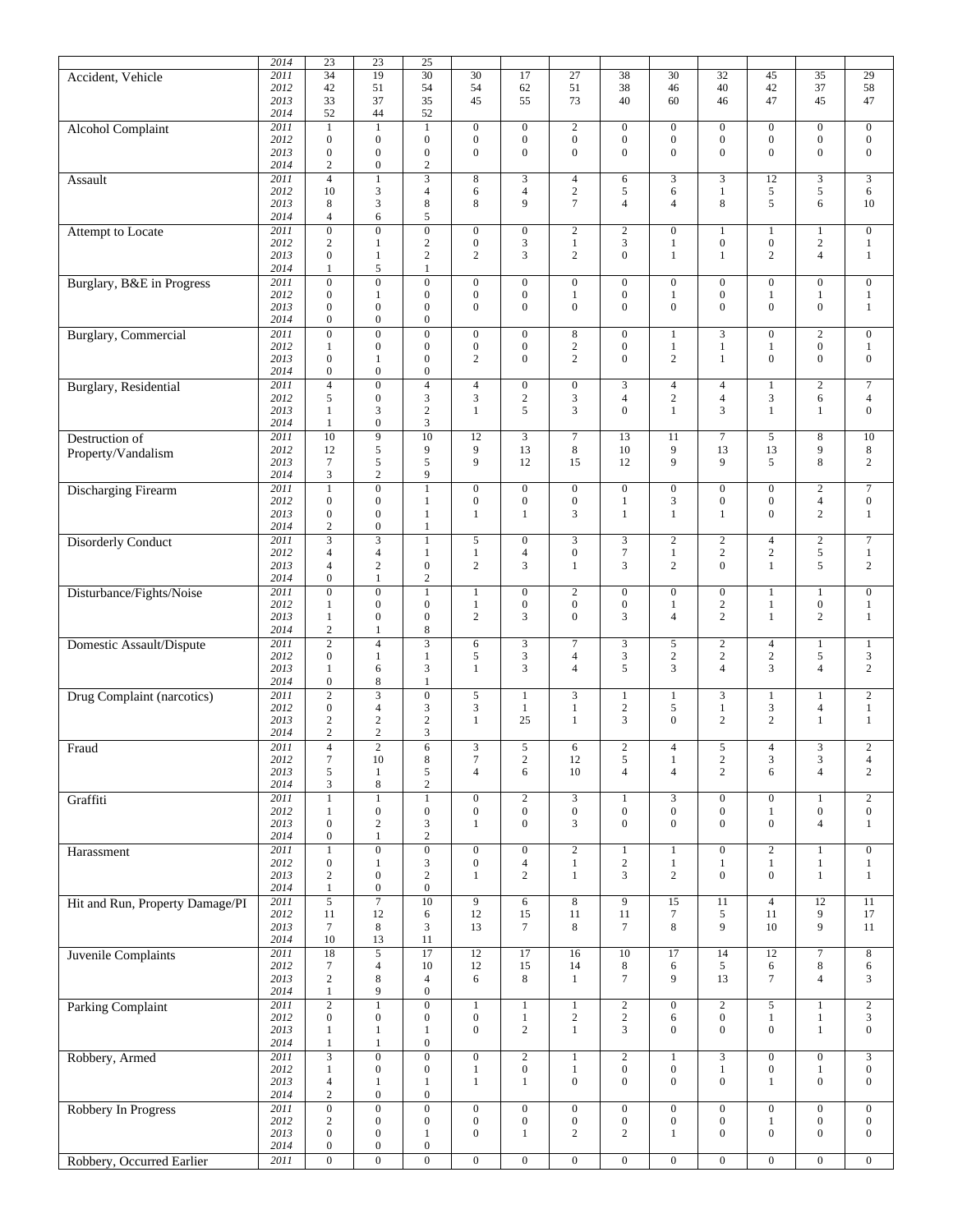|                                                                                      | 2012<br>2013 | $\boldsymbol{0}$<br>$\mathbf{0}$     | $\boldsymbol{0}$<br>$\mathbf{0}$     | $\boldsymbol{0}$<br>$\mathbf{1}$            | $\boldsymbol{0}$<br>$\mathbf{0}$     | 1<br>$\overline{c}$                  | $\mathbf{1}$<br>$\mathbf{0}$         | $\sqrt{2}$<br>$\Omega$               | $\boldsymbol{0}$<br>$\overline{0}$ | $\boldsymbol{0}$<br>$\mathbf{1}$     | $\sqrt{2}$<br>$\mathbf{1}$           | $\boldsymbol{0}$<br>$\mathbf{0}$     | $\boldsymbol{0}$<br>$\overline{c}$   |
|--------------------------------------------------------------------------------------|--------------|--------------------------------------|--------------------------------------|---------------------------------------------|--------------------------------------|--------------------------------------|--------------------------------------|--------------------------------------|------------------------------------|--------------------------------------|--------------------------------------|--------------------------------------|--------------------------------------|
|                                                                                      | 2014<br>2011 | $\boldsymbol{0}$<br>$\mathbf{1}$     | $\boldsymbol{0}$<br>$\overline{0}$   | $\boldsymbol{2}$<br>$\overline{\mathbf{3}}$ | $\boldsymbol{0}$                     |                                      | $\mathbf{1}$                         | 1                                    | 3                                  | $\mathbf{0}$                         | $\mathbf{0}$                         | $\mathbf{1}$                         | $\overline{0}$                       |
| Robbery, Strong Arm                                                                  | 2012         | $\boldsymbol{0}$                     | $\boldsymbol{0}$                     | $\mathbf{0}$                                | $\mathbf{0}$                         | $\mathbf{0}$                         | $\boldsymbol{0}$                     | $\mathbf{0}$                         | $\boldsymbol{0}$                   | $\boldsymbol{0}$                     | $\mathbf{0}$                         | $\boldsymbol{0}$                     | $\mathbf{0}$                         |
|                                                                                      | 2013         | $\boldsymbol{0}$                     | $\mathbf{0}$                         | $\mathbf{0}$                                | $\mathbf{0}$                         | $\mathbf{0}$                         | $\mathbf{0}$                         | $\mathbf{0}$                         | $\overline{0}$                     | $\mathbf{0}$                         | $\mathbf{0}$                         | $\mathbf{0}$                         | $\mathbf{0}$                         |
|                                                                                      | 2014<br>2011 | $\boldsymbol{0}$<br>$\boldsymbol{0}$ | $\boldsymbol{0}$<br>$\mathbf{1}$     | $\boldsymbol{0}$<br>$\mathbf{1}$            |                                      | $\mathbf{0}$                         | $\mathbf{2}$                         | 1                                    | $\overline{c}$                     | $\overline{c}$                       | $\mathbf{0}$                         | 3                                    |                                      |
| Sex Offense/Rape                                                                     | 2012         | $\overline{c}$                       | $\mathbf{1}$                         | 3                                           | $\mathbf{1}$<br>$\mathbf{2}$         | $\boldsymbol{0}$                     | $\mathbf{1}$                         | $\mathbf{1}$                         | $\mathbf{1}$                       | $\mathbf{0}$                         | 1                                    | $\mathbf{1}$                         | 1<br>$\mathbf{1}$                    |
|                                                                                      | 2013         | $\mathbf{0}$                         | $\mathbf{1}$                         | $\mathbf{1}$                                | $\mathbf{0}$                         | $\overline{4}$                       | $\mathbf{1}$                         | $\mathbf{1}$                         | 1                                  | $\mathbf{0}$                         | $\theta$                             | $\mathbf{0}$                         | $\overline{c}$                       |
|                                                                                      | 2014<br>2011 | 1<br>$\overline{0}$                  | $\sqrt{2}$<br>$\overline{0}$         | $\mathbf{1}$<br>$\overline{0}$              | $\boldsymbol{0}$                     |                                      | $\boldsymbol{0}$                     | $\boldsymbol{0}$                     | $\boldsymbol{0}$                   |                                      |                                      | $\boldsymbol{0}$                     | $\mathbf{0}$                         |
| Shooting                                                                             | 2012         | $\boldsymbol{0}$                     | $\boldsymbol{0}$                     | $\mathbf{0}$                                | $\boldsymbol{0}$                     | $\boldsymbol{0}$<br>$\mathbf{0}$     | $\boldsymbol{0}$                     | $\boldsymbol{0}$                     | $\mathbf{2}$                       | $\boldsymbol{0}$<br>$\mathbf{0}$     | $\boldsymbol{0}$<br>$\mathbf{0}$     | $\boldsymbol{0}$                     | $\mathbf{0}$                         |
|                                                                                      | 2013         | $\boldsymbol{0}$                     | $\boldsymbol{0}$                     | $\mathbf{0}$                                | $\mathbf{0}$                         | $\mathbf{0}$                         | $\mathbf{0}$                         | $\mathbf{0}$                         | $\Omega$                           | $\mathbf{0}$                         | $\Omega$                             | $\mathbf{0}$                         | $\mathbf{1}$                         |
|                                                                                      | 2014<br>2011 | $\mathbf{1}$<br>$\boldsymbol{0}$     | $\mathbf{1}$                         | $\boldsymbol{0}$<br>$\overline{0}$          |                                      |                                      |                                      |                                      | $\mathbf{0}$                       |                                      | $\mathbf{0}$                         |                                      |                                      |
| Stabbing                                                                             | 2012         | $\boldsymbol{0}$                     | $\boldsymbol{0}$<br>$\boldsymbol{0}$ | $\boldsymbol{0}$                            | $\boldsymbol{0}$<br>$\mathbf{0}$     | $\mathbf{1}$<br>$\mathbf{1}$         | $\boldsymbol{0}$<br>$\mathbf{1}$     | $\overline{c}$<br>$\mathbf{1}$       | $\boldsymbol{0}$                   | $\mathbf{0}$<br>$\mathbf{0}$         | $\mathbf{0}$                         | $\mathbf{0}$<br>$\mathbf{1}$         | $\mathbf{0}$<br>$\mathbf{0}$         |
|                                                                                      | 2013         | $\mathbf{0}$                         | $\boldsymbol{0}$                     | $\mathbf{0}$                                | 2                                    | $\mathbf{0}$                         | $\mathbf{1}$                         | 1                                    | $\overline{0}$                     | $\mathbf{1}$                         | $\mathbf{0}$                         | $\mathbf{1}$                         | $\overline{0}$                       |
|                                                                                      | 2014<br>2011 | $\boldsymbol{0}$<br>$\overline{82}$  | $\mathbf{0}$<br>67                   | $\mathbf{0}$<br>85                          | 101                                  | 47                                   | 71                                   | 74                                   | $\overline{72}$                    | 89                                   | $\overline{77}$                      | 75                                   | 95                                   |
| Suspicious Activity/<br>Person/Situation/Vehicle                                     | 2012         | 73                                   | 77                                   | 81                                          | 66                                   | 79                                   | 85                                   | 58                                   | 98                                 | 61                                   | 99                                   | 90                                   | 77                                   |
|                                                                                      | 2013         | 63                                   | 63                                   | 59                                          | 74                                   | 67                                   | 60                                   | 79                                   | 98                                 | 78                                   | 73                                   | 69                                   | 62                                   |
|                                                                                      | 2014<br>2011 | 87<br>$\overline{3}$                 | 116<br>$\mathbf{1}$                  | 83<br>$\overline{0}$                        | $\mathbf{1}$                         | $\overline{0}$                       | $\overline{0}$                       | $\overline{3}$                       | $\sqrt{2}$                         | 6                                    | $\mathbf{1}$                         | $\overline{0}$                       | $\mathbf{0}$                         |
| Tampering with a motor vehicle                                                       | 2012         | $\boldsymbol{0}$                     | $\boldsymbol{0}$                     | 1                                           | $\mathbf{2}$                         | $\overline{c}$                       | 1                                    | $\mathbf{2}$                         | $\overline{4}$                     | 1                                    | 1                                    | $\mathbf{1}$                         | $\mathbf{1}$                         |
|                                                                                      | 2013         | $\mathbf{1}$                         | $\boldsymbol{0}$                     | $\mathbf{0}$                                | 3                                    | $\mathbf{1}$                         | 3                                    | $\tau$                               | 3                                  | 8                                    | $\mathbf{1}$                         | $\mathbf{1}$                         | 3                                    |
| Theft/Stolen/Shoplifting - except                                                    | 2014<br>2011 | $\mathbf{1}$<br>$\overline{30}$      | $\mathbf{1}$<br>$\overline{25}$      | 1<br>$\overline{20}$                        | $\overline{29}$                      | 14                                   | $\overline{36}$                      | 34                                   | 29                                 | $\overline{32}$                      | $\overline{31}$                      | $\overline{30}$                      | 39                                   |
| vehicle                                                                              | 2012         | 33                                   | 31                                   | 25                                          | 32                                   | 38                                   | 44                                   | 32                                   | 45                                 | 21                                   | 28                                   | 24                                   | 39                                   |
|                                                                                      | 2013         | 27                                   | 22                                   | 26                                          | 36                                   | 44                                   | 37                                   | 27                                   | 43                                 | 44                                   | 45                                   | 40                                   | 29                                   |
| Trespassing                                                                          | 2014<br>2011 | 56<br>$\overline{0}$                 | 18<br>$\overline{0}$                 | 26<br>$\overline{0}$                        | $\mathbf{1}$                         | $\mathbf{1}$                         | $\overline{2}$                       | $\overline{2}$                       | $\overline{3}$                     | $\overline{0}$                       | $\overline{4}$                       | $\overline{2}$                       | $\overline{3}$                       |
|                                                                                      | 2012         | 3                                    | $\boldsymbol{0}$                     | $\boldsymbol{0}$                            | $\mathbf{1}$                         | $\overline{4}$                       | $\mathfrak{Z}$                       | $\sqrt{2}$                           | $\sqrt{3}$                         | $\mathfrak{Z}$                       | $\sqrt{2}$                           | $\boldsymbol{0}$                     | $\mathbf{1}$                         |
|                                                                                      | 2013<br>2014 | $\boldsymbol{0}$<br>$\sqrt{2}$       | $\mathbf{2}$<br>$\sqrt{2}$           | $\boldsymbol{0}$<br>3                       | 3                                    | 3                                    | 3                                    | $\mathbf{1}$                         | $\overline{3}$                     | $\overline{2}$                       | $\mathbf{0}$                         | $\mathbf{1}$                         | $\mathbf{1}$                         |
| Vehicle Theft                                                                        | 2011         | $\overline{1}$                       | $\overline{0}$                       |                                             | $\overline{0}$                       | $\mathbf{1}$                         | $\overline{4}$                       | $\overline{4}$                       | $\overline{2}$                     | $\overline{0}$                       | $\mathbf{0}$                         | $\mathbf{1}$                         | $\overline{2}$                       |
|                                                                                      | 2012         | $\mathbf{1}$                         | $\boldsymbol{0}$                     | $\overline{c}$                              | $\mathbf{0}$                         | $\mathbf{1}$                         | $\overline{4}$                       | $\boldsymbol{7}$                     | $\boldsymbol{0}$                   | $\mathfrak{2}$                       | 3                                    | $\boldsymbol{0}$                     | 3                                    |
|                                                                                      | 2013<br>2014 | $\mathbf{1}$<br>$\boldsymbol{0}$     | $\mathbf{1}$<br>1                    | $\mathbf{0}$<br>$\boldsymbol{0}$            | $\mathbf{1}$                         | $\mathbf{1}$                         | 2                                    | 2                                    | $\overline{4}$                     | $\overline{4}$                       | $\mathbf{1}$                         | $\mathbf{0}$                         | $\overline{0}$                       |
| Weapon Complaint/violation                                                           | 2011         | $\overline{0}$                       | $\overline{0}$                       | $\overline{0}$                              | $\mathbf{1}$                         | $\mathbf{1}$                         | $\overline{2}$                       | $\mathbf{1}$                         | $\boldsymbol{0}$                   | $\mathbf{0}$                         | $\boldsymbol{0}$                     | $\overline{0}$                       | $\mathbf{1}$                         |
|                                                                                      | 2012         | $\boldsymbol{0}$                     | $\boldsymbol{0}$                     | $\boldsymbol{0}$                            | $\mathbf{1}$                         | $\mathbf{1}$                         | $\mathbf{1}$                         | $\mathbf{1}$                         | $\boldsymbol{0}$                   | $\mathbf{1}$                         | $\mathbf{1}$                         | $\mathbf{0}$                         | $\mathbf{0}$                         |
|                                                                                      | 2013<br>2014 | $\mathbf{0}$<br>$\mathbf{0}$         | $\boldsymbol{0}$<br>$\mathbf{0}$     | $\mathbf{1}$<br>$\overline{c}$              | $\boldsymbol{0}$                     | $\mathbf{0}$                         | $\mathbf{0}$                         | $\mathbf{1}$                         | $\mathbf{0}$                       | $\mathbf{0}$                         | 1                                    | $\mathbf{1}$                         | $\overline{0}$                       |
|                                                                                      |              |                                      |                                      |                                             |                                      |                                      |                                      |                                      |                                    |                                      |                                      |                                      |                                      |
|                                                                                      |              |                                      |                                      |                                             |                                      |                                      |                                      |                                      |                                    |                                      |                                      |                                      |                                      |
| <b>ARRESTS</b>                                                                       |              | Jan                                  | Feb                                  | Mar                                         | Apr                                  | <b>May</b>                           | June                                 | July                                 | Aug                                | <b>Sept</b>                          | Oct                                  | <b>Nov</b>                           | <b>Dec</b>                           |
| Accident, PD/PI                                                                      | 2011         | $\overline{c}$                       | $\boldsymbol{0}$                     | $\mathbf{1}$                                | $\overline{c}$                       | $\boldsymbol{0}$                     | $\boldsymbol{0}$                     | 2                                    | $\overline{4}$                     | $\mathbf{0}$                         | $\mathbf{1}$                         | $\mathbf{1}$                         | $\boldsymbol{0}$                     |
|                                                                                      | 2012<br>2013 | $\mathbf{0}$<br>$\mathbf{0}$         | $\mathbf{1}$<br>$\mathbf{0}$         | $\boldsymbol{0}$<br>$\mathbf{0}$            | $\boldsymbol{0}$<br>$\mathbf{0}$     | $\mathbf{1}$<br>$\overline{c}$       | $\boldsymbol{0}$<br>$\mathbf{0}$     | $\boldsymbol{0}$<br>$\Omega$         | $\boldsymbol{0}$<br>$\mathbf{0}$   | $\mathbf{0}$<br>$\mathbf{0}$         | $\boldsymbol{0}$<br>1                | $\mathbf{1}$<br>$\mathbf{2}$         | $\boldsymbol{0}$<br>3                |
|                                                                                      | 2014         | $\boldsymbol{0}$                     | $\mathbf{1}$                         | $\mathbf{1}$                                |                                      |                                      |                                      |                                      |                                    |                                      |                                      |                                      |                                      |
| Assault                                                                              | 2011         | $\overline{2}$                       | $\boldsymbol{0}$                     | $\boldsymbol{0}$                            | $\mathbf{1}$                         | $\mathbf{1}$                         | $\boldsymbol{0}$                     | $\boldsymbol{0}$                     | $\mathbf{1}$                       | $\overline{c}$                       | $\boldsymbol{0}$                     | $\boldsymbol{0}$                     | $\boldsymbol{0}$                     |
|                                                                                      | 2012<br>2013 | $\mathbf{0}$<br>$\mathbf{0}$         | $\boldsymbol{0}$<br>$\boldsymbol{0}$ | 1<br>$\mathbf{0}$                           | 1<br>$\mathbf{0}$                    | $\boldsymbol{0}$<br>$\mathbf{0}$     | $\boldsymbol{0}$<br>$\boldsymbol{0}$ | 1<br>$\mathbf{0}$                    | $\mathbf{1}$<br>$\mathbf{0}$       | $\mathbf{1}$<br>$\mathbf{0}$         | $\mathbf{1}$<br>$\overline{c}$       | $\boldsymbol{0}$<br>$\mathbf{0}$     | $\boldsymbol{0}$<br>$\mathbf{0}$     |
|                                                                                      | 2014         | $\mathbf{1}$                         | $\overline{0}$                       | 1                                           |                                      |                                      |                                      |                                      |                                    |                                      |                                      |                                      |                                      |
| Burglary                                                                             | 2011<br>2012 | $\overline{2}$<br>$\boldsymbol{0}$   | $\boldsymbol{0}$<br>$\mathbf{1}$     | $\boldsymbol{0}$<br>$\boldsymbol{0}$        | $\boldsymbol{0}$<br>$\boldsymbol{0}$ | $\boldsymbol{0}$<br>$\boldsymbol{0}$ | $\boldsymbol{0}$<br>$\mathbf{1}$     | $\boldsymbol{0}$<br>$\boldsymbol{0}$ | $\boldsymbol{0}$<br>$\sqrt{2}$     | $\boldsymbol{0}$<br>$\boldsymbol{0}$ | $\boldsymbol{0}$<br>$\boldsymbol{0}$ | $\boldsymbol{0}$<br>$\boldsymbol{0}$ | $\boldsymbol{0}$<br>$\boldsymbol{0}$ |
|                                                                                      | 2013         | $\boldsymbol{0}$                     | $\mathbf{1}$                         | $\mathbf{1}$                                | $\boldsymbol{0}$                     | $\mathbf{1}$                         | $\boldsymbol{0}$                     | $\mathbf{0}$                         | $\overline{0}$                     | $\overline{0}$                       | $\mathbf{0}$                         | $\boldsymbol{0}$                     | $\mathbf{0}$                         |
|                                                                                      | 2014         | $\boldsymbol{0}$                     | $\boldsymbol{0}$                     | $\boldsymbol{0}$                            |                                      |                                      |                                      |                                      |                                    |                                      |                                      |                                      |                                      |
| <b>Destruction of Property</b>                                                       | 2011<br>2012 | $\overline{0}$<br>$\mathbf{1}$       | $\overline{0}$<br>$\boldsymbol{0}$   | $\boldsymbol{0}$<br>$\boldsymbol{0}$        | $\overline{0}$<br>$\boldsymbol{0}$   | $\overline{0}$<br>$\mathbf{1}$       | $\mathbf{1}$<br>$\boldsymbol{0}$     | 1<br>$\boldsymbol{0}$                | $\overline{0}$<br>$\boldsymbol{0}$ | $\mathbf{1}$<br>$\boldsymbol{0}$     | $\overline{0}$<br>1                  | $\overline{0}$<br>$\boldsymbol{0}$   | $\boldsymbol{0}$<br>$\boldsymbol{0}$ |
|                                                                                      | 2013         | $\mathbf{1}$                         | $\boldsymbol{0}$                     | $\boldsymbol{0}$                            | $\boldsymbol{0}$                     | $\mathbf{0}$                         | $\mathbf{0}$                         | $\overline{0}$                       | $\overline{0}$                     | $\overline{0}$                       | $\boldsymbol{0}$                     | $\boldsymbol{0}$                     | $\mathbf{0}$                         |
|                                                                                      | 2014         | $\boldsymbol{0}$                     | $\boldsymbol{0}$                     | $\boldsymbol{0}$                            |                                      |                                      |                                      |                                      |                                    |                                      |                                      |                                      |                                      |
| Disturbance/Disorderly Conduct                                                       | 2011<br>2012 | $\overline{1}$<br>$\mathfrak{Z}$     | $\overline{2}$<br>$\mathbf{1}$       | $\mathbf{1}$<br>$\boldsymbol{0}$            | $\overline{4}$<br>$\boldsymbol{0}$   | $\overline{0}$<br>$\sqrt{2}$         | $\overline{0}$<br>$\boldsymbol{0}$   | $\overline{2}$<br>$\overline{4}$     | $\overline{0}$<br>$\mathbf{1}$     | $\mathbf{1}$<br>$\mathbf{1}$         | $\overline{2}$<br>$\mathbf{1}$       | $\overline{2}$<br>$\mathbf{1}$       | $\overline{3}$<br>$\boldsymbol{0}$   |
|                                                                                      | 2013         | $\sqrt{2}$                           | $\sqrt{2}$                           | $\boldsymbol{0}$                            | $\mathbf{1}$                         | $\mathbf{1}$                         | $\boldsymbol{0}$                     | $\mathbf{1}$                         | $\mathbf{1}$                       | $\mathbf{0}$                         | $\boldsymbol{0}$                     | 3                                    | $\overline{c}$                       |
|                                                                                      | 2014         | $\boldsymbol{0}$                     | $\boldsymbol{0}$                     | $\sqrt{2}$                                  |                                      |                                      |                                      |                                      |                                    |                                      |                                      |                                      |                                      |
| Domestic Assault/Dispute                                                             | 2011<br>2012 | $\overline{1}$<br>$\mathbf{0}$       | $\overline{1}$<br>$\mathbf{1}$       | $\overline{3}$<br>$\boldsymbol{0}$          | 5<br>4                               | $\mathbf{1}$<br>$\sqrt{2}$           | $\overline{3}$<br>$\mathfrak{Z}$     | $\overline{c}$<br>$\overline{c}$     | $\overline{0}$<br>$\boldsymbol{0}$ | $\overline{2}$<br>$\mathbf{1}$       | $\overline{3}$<br>$\sqrt{2}$         | $\overline{0}$<br>$\mathbf{1}$       | $\mathbf{1}$<br>$\mathbf{1}$         |
|                                                                                      | 2013         | $\boldsymbol{0}$                     | 5                                    | $\sqrt{2}$                                  | $\mathbf{1}$                         | 3                                    | 1                                    | 3                                    | $\overline{c}$                     | 3                                    | 3                                    | 3                                    | $\overline{c}$                       |
|                                                                                      | 2014         | $\boldsymbol{0}$                     | $\boldsymbol{7}$                     | 1                                           |                                      |                                      |                                      |                                      |                                    |                                      |                                      |                                      |                                      |
| Drug Complaint                                                                       | 2011<br>2012 | $\overline{2}$<br>$\mathbf{0}$       | $\overline{2}$<br>$\mathfrak{Z}$     | $\overline{0}$<br>$\mathbf{1}$              | $\overline{5}$<br>$\mathbf{2}$       | $\mathbf{1}$<br>$\boldsymbol{0}$     | $\mathbf{1}$<br>$1\,$                | $\overline{0}$<br>$\mathbf{1}$       | $\overline{2}$<br>$\sqrt{5}$       | $\overline{0}$<br>$\mathbf{1}$       | $\overline{0}$<br>$\boldsymbol{2}$   | $\overline{0}$<br>$\mathbf{1}$       | $\mathbf{1}$<br>$\mathbf{1}$         |
|                                                                                      | 2013         | $\sqrt{2}$                           | $\mathbf{1}$                         | $\sqrt{2}$                                  | $\overline{0}$                       | $\mathbf{1}$                         | $\mathbf{1}$                         | 3                                    | $\mathbf{0}$                       | $\mathbf{1}$                         | 2                                    | $\mathbf{1}$                         | $\mathbf{1}$                         |
|                                                                                      | 2014<br>2011 | $\mathbf{1}$<br>$\overline{0}$       | $\sqrt{2}$<br>$\overline{0}$         | $\overline{c}$<br>$\overline{0}$            | $\overline{0}$                       | $\boldsymbol{0}$                     | $\overline{0}$                       | 1                                    | $\overline{2}$                     | $\mathbf{1}$                         | $\mathbf{0}$                         | $\overline{0}$                       | $\mathbf{0}$                         |
| Hit and Run, Property Damage                                                         | 2012         | $\boldsymbol{0}$                     | $\sqrt{2}$                           | $\boldsymbol{0}$                            | $\mathbf{1}$                         | $\boldsymbol{0}$                     | $\boldsymbol{0}$                     | $\boldsymbol{0}$                     | $\boldsymbol{0}$                   | $\boldsymbol{0}$                     | $\boldsymbol{0}$                     | $\boldsymbol{0}$                     | $\boldsymbol{0}$                     |
|                                                                                      | 2013         | $\boldsymbol{0}$                     | $\boldsymbol{0}$                     | $\boldsymbol{0}$                            | $\mathbf{1}$                         | $\boldsymbol{0}$                     | $\mathbf{0}$                         | $\overline{0}$                       | $\mathbf{0}$                       | $\overline{c}$                       | $\boldsymbol{0}$                     | $\mathbf{0}$                         | $\boldsymbol{0}$                     |
|                                                                                      | 2014<br>2011 | $\boldsymbol{0}$<br>$\overline{2}$   | $\boldsymbol{0}$<br>$\overline{4}$   | $\boldsymbol{0}$<br>$\tau$                  | 6                                    | 6                                    | $\overline{5}$                       | 6                                    | $\overline{2}$                     | $\overline{5}$                       | 6                                    | 6                                    | $\mathbf{1}$                         |
| Misc. (attempt to locate, harassment,<br>trespassing, juvenile, welfare check, etc.) | 2012         | $\,$ 8 $\,$                          | $\boldsymbol{0}$                     | $\overline{4}$                              | $\mathbf{1}$                         | $\overline{4}$                       | 5                                    | 6                                    | 6                                  | 5                                    | 5                                    | 9                                    | 3                                    |
|                                                                                      | 2013         | 5                                    | 3                                    | 3                                           | 9                                    | 5                                    | $\tau$                               | 3                                    | 3                                  | $\overline{4}$                       | $\overline{c}$                       | $\overline{4}$                       | $\overline{4}$                       |
|                                                                                      | 2014<br>2011 | $\overline{4}$<br>$\boldsymbol{0}$   | 6<br>$\boldsymbol{0}$                | 6<br>1                                      | $\mathbf{0}$                         | $\boldsymbol{0}$                     | $\boldsymbol{0}$                     | $\overline{0}$                       | $\mathfrak{Z}$                     | $\boldsymbol{0}$                     | $\boldsymbol{0}$                     | $\boldsymbol{0}$                     | $\boldsymbol{0}$                     |
| Robbery                                                                              | 2012         | $\boldsymbol{0}$                     | $\boldsymbol{0}$                     | $\boldsymbol{0}$                            | $\boldsymbol{0}$                     | $\boldsymbol{0}$                     | $\boldsymbol{0}$                     | $\boldsymbol{0}$                     | $\boldsymbol{0}$                   | $\boldsymbol{0}$                     | $\boldsymbol{0}$                     | $\boldsymbol{0}$                     | $\boldsymbol{0}$                     |
|                                                                                      | 2013<br>2014 | $\mathbf{1}$<br>$\boldsymbol{0}$     | $\boldsymbol{0}$<br>$\boldsymbol{0}$ | 1<br>$\boldsymbol{0}$                       | $\mathbf{0}$                         | $\mathbf{0}$                         | $\mathbf{0}$                         | $\mathbf{0}$                         | $\mathbf{0}$                       | $\overline{0}$                       | $\mathbf{0}$                         | $\boldsymbol{0}$                     | $\boldsymbol{0}$                     |